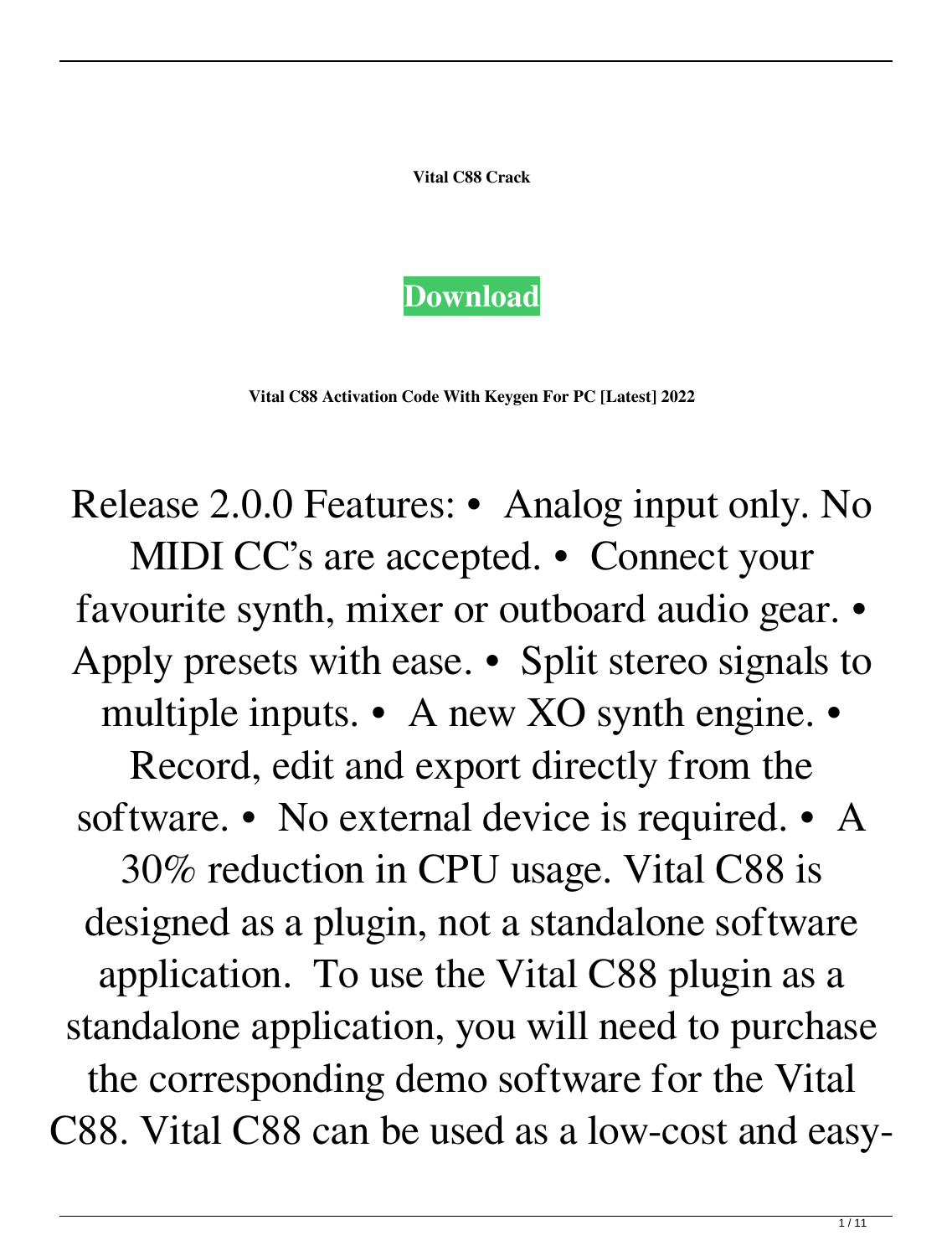to-use compressor plugin for your favourite synth or DAW for that extra compression or smooth any of your drum track with its analogue saturation switch. Vital C88 has been designed to meet the needs of music producers working in a wide range of musical genres. Useful video examples: Features: • Apply presets: In case you use some virtual synthesizer, but you don't own one. • Record, edit and export: Create your own or customized presets and transfer them to your synthesizer. • XO: A brand new synth engine using a new parameter generation scheme. Vital C88 has been inspired by the classic compression effect from the 1970s and based on vintage recording equipment. The Vital C88 features a few knobs, a knob for the input gain, a switch for analog and digital saturation for the input signal and a send and return with a switch for the input. • Up to 6 effect channels can be assigned to the in

and out in the number of presets. All sounds are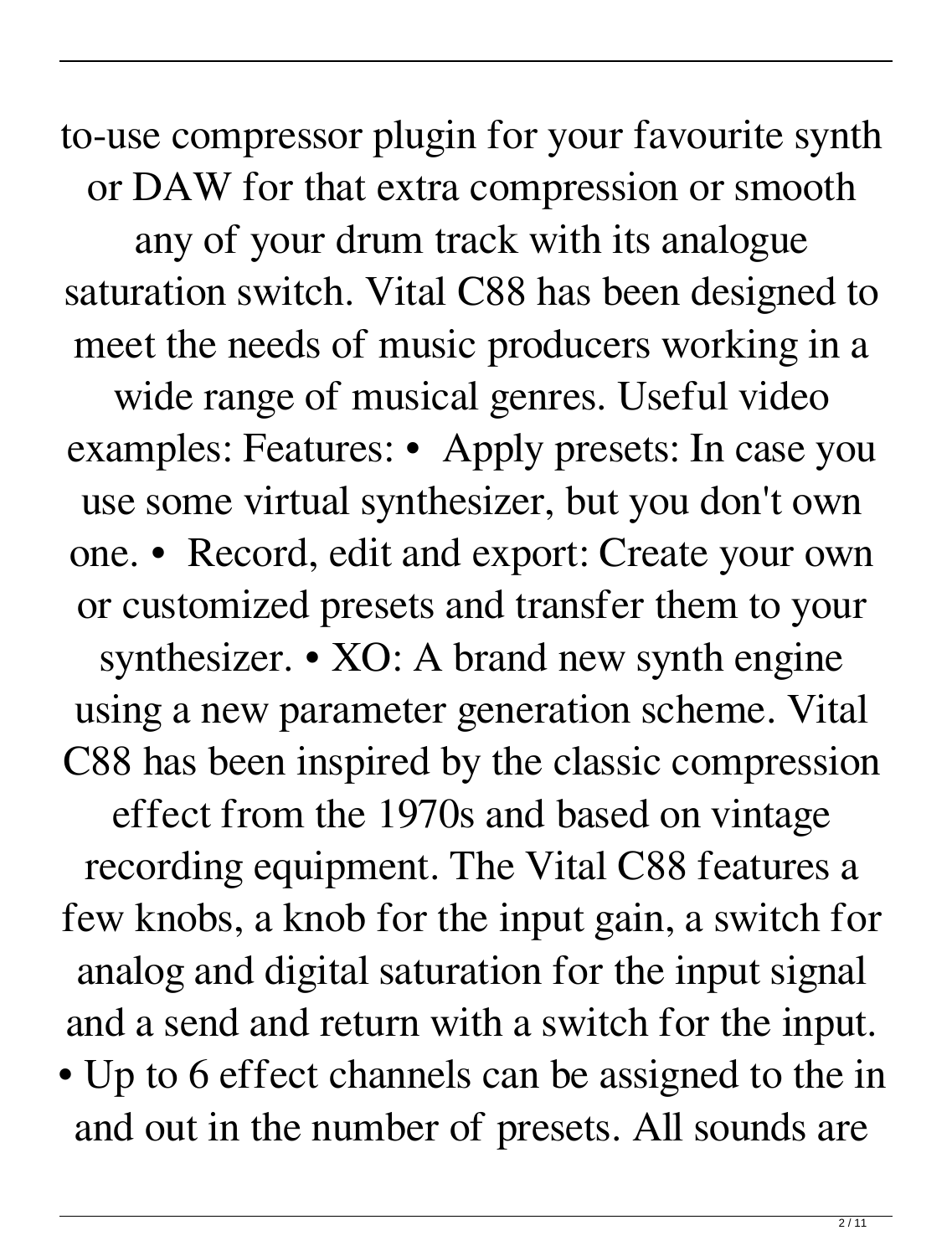available in the demo software. Installing: The demo software is included with the product and is free. It's also available to download as a separate software package for Mac or Windows, or for users on a mobile platform. Use: 1. Load the demo software and open the main window. • The main window is divided into three tabs: The Library, the Presets and the Main Preset. The Library tab:

**Vital C88 Crack +**

With VOCODER/VIBRASOFT CA-1 Clav, the ultimate analog sounding compressor for both vocals and drums. With this module you will find it easy to create that perfect vocal tracking sound or a drum machine with a spring reverb sound on any of your tracks. It has a high quality audio engine that is designed to be the best sounding compressor at such low plugin costs. This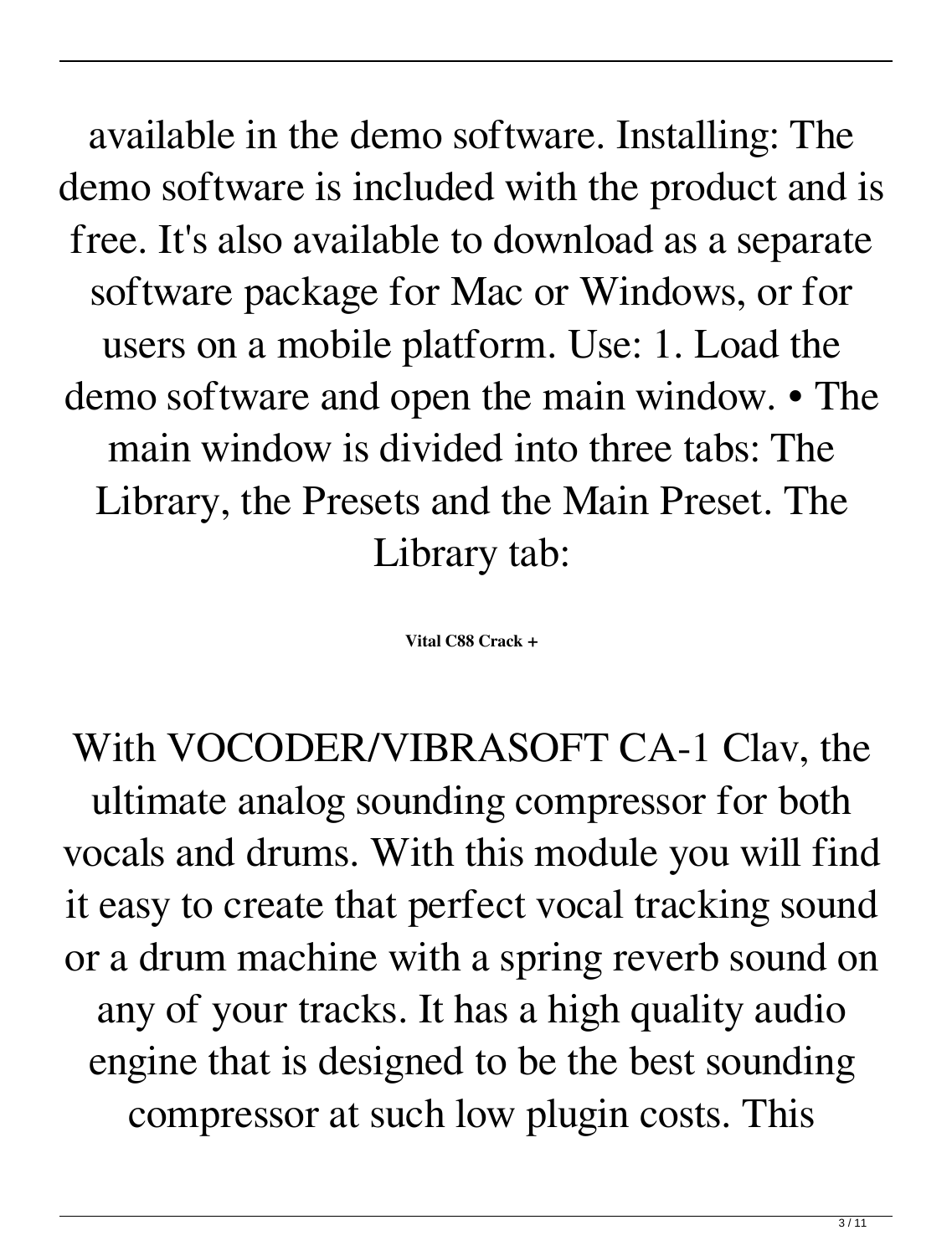compressor and more importantly the audio engine, was developed by CA-1 effects founder and developer Jonathan Meixell. The CA-1 module delivers the same sound as the proprietary CA-1 module which was used to create the original CA-1 series and is used in the most famous analog EQ of all time, the Neve 1073. Although not being as high quality of the CA-1 module, the Vital C88 is cheaper for the amount of effects and audio engine that it offers. This is one of the best values out there for this price range. To top it off, the C88 offers all the current features and future updates of the CA-1 series. VOCODER VIBRASOFT CA-1 Clav - The Original CA-1 Compressor/EQ Clav, a Modular Audio Engine The CA-1 is a multi-effect rack module, which was made by both VOCODER and VIBRASOFT. VOCODER is one of the biggest names in the music production industry and VIBRASOFT are one of the most popular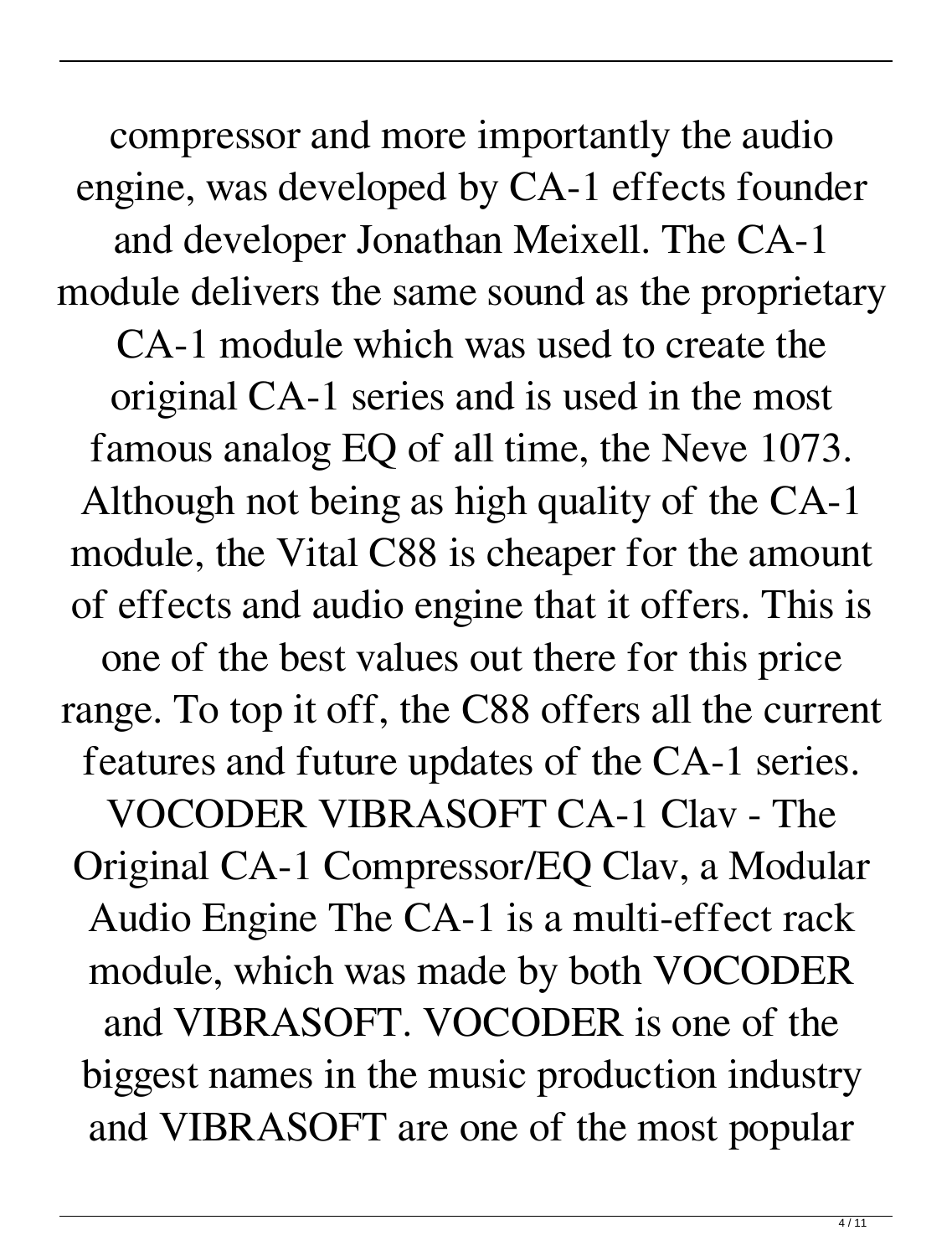plugin developers. The module was developed to be a modular effect unit that you can add to your rack depending on what you need. So you do not have to buy the entire CA-1. You can buy the individual effects you need depending on what your needs are. VOCODER The original CA-1

Compressor/EQ was introduced in 1993 and made it in to the most used effects plugin in all of audio recording. It became the 'Gold Standard' for effects plugins, especially for engineers and mix engineers. Today VOCODER has a strong team of engineers that have continued the CA-1 heritage. The original CA-1 Compressor/EQ is still the best sounding compressor module available. VOCODER VIBRASOFT CA-1 Clav - The Original CA-1 Compressor/EQ Clav, a Mod

77a5ca646e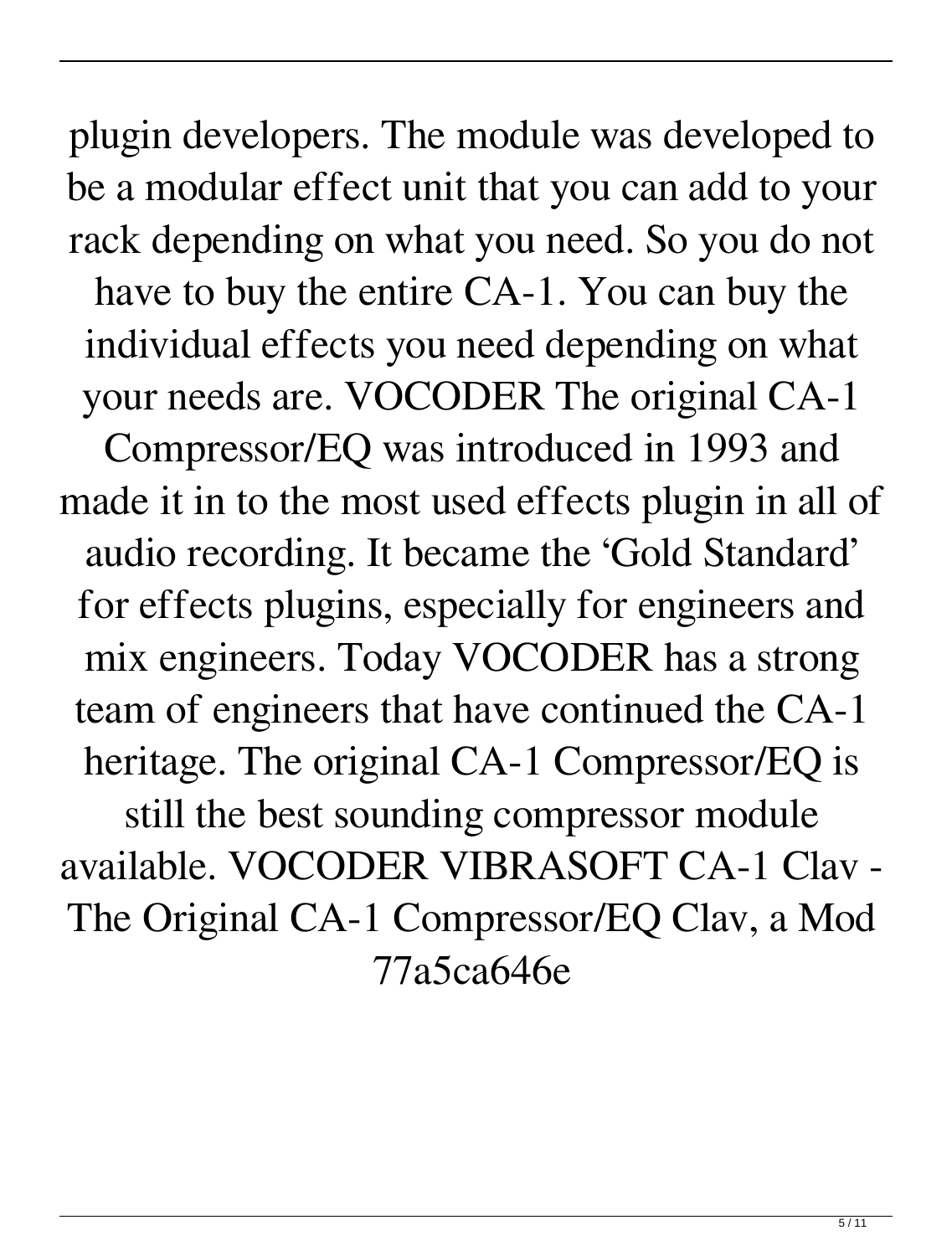The Vital C88 is a compressor plugin for recording drum tracks and track vocals or pads. It's designed to give you the ability to control how much you want to compress your audio to the point of serious distortion, whilst maintaining those classic compression characteristics. The C88's hardware compressor architecture allows it to deliver ultimate control and flexibility for your drum tracks, no matter how the audio was originally recorded. \* When you master a track through the C88, that track will be turned into an OTT file for use in your own productions. \* The OTTs are delivered in 48Khz 24bit with a stereo mixdown and \* When using the OTT files, they are compressed by the C88, giving you the ultimate flexibility in the final mix. Compressor.rar1.08 MB - Download C88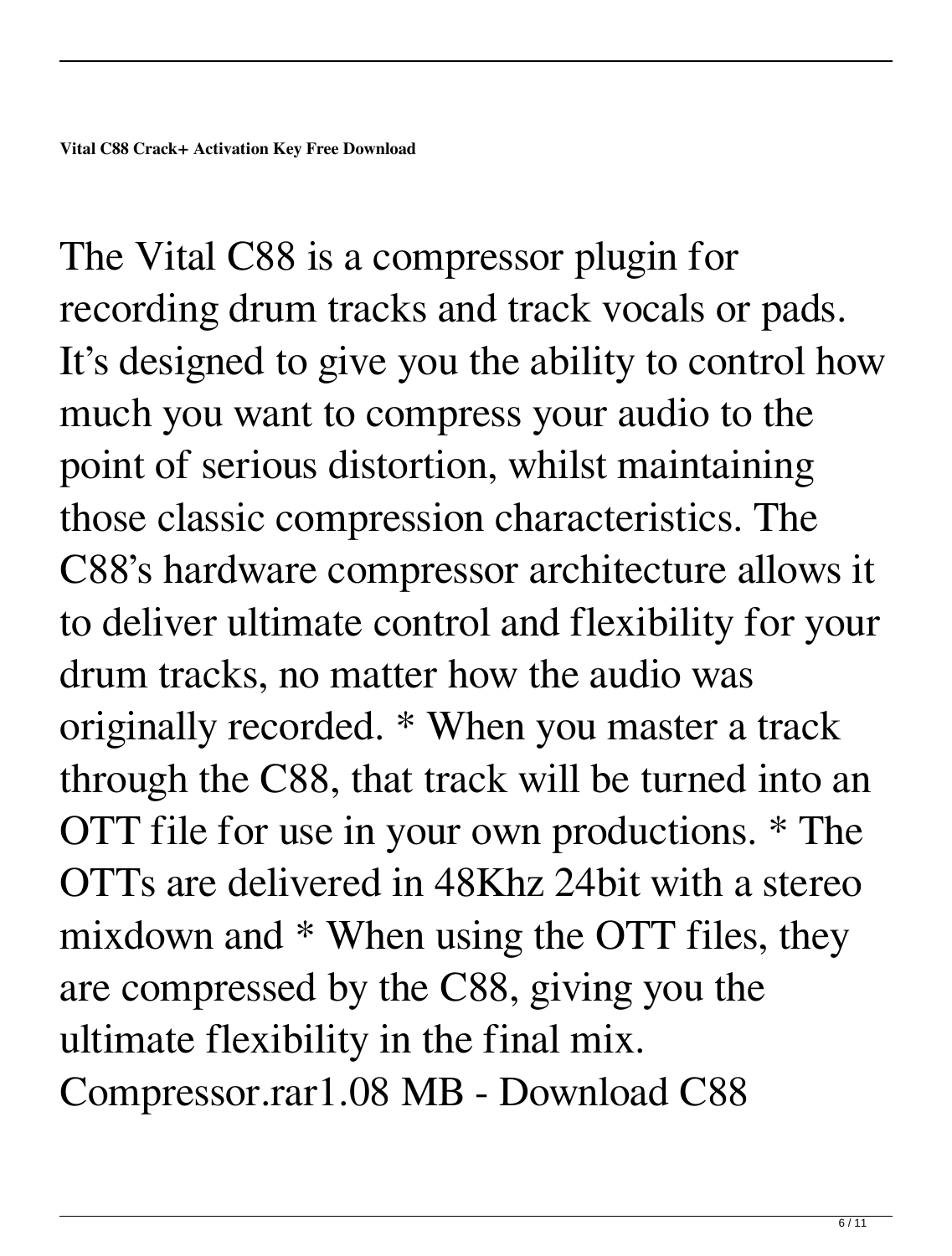## EXPLOSIVE PROFESSIONAL VST AUDIO DEVELOPMENT FOR MAC

Compressor.rar0.59 MB - Download Vital C88 (18) Description: The Vital C88 is a compressor plugin for recording drum tracks and track vocals or pads. It's designed to give you the ability to control how much you want to compress your audio to the point of serious distortion, whilst maintaining those classic compression characteristics. The C88's hardware compressor architecture allows it to deliver ultimate control and flexibility for your drum tracks, no matter how the audio was originally recorded. \* When you master a track through the C88, that track will be turned into an OTT file for use in your own productions. \* The OTTs are delivered in 48Khz 24bit with a stereo mixdown and \* When using the OTT files, they are compressed by the C88, giving you the ultimate flexibility in the final mix. Compressor.rar1.08 MB - Download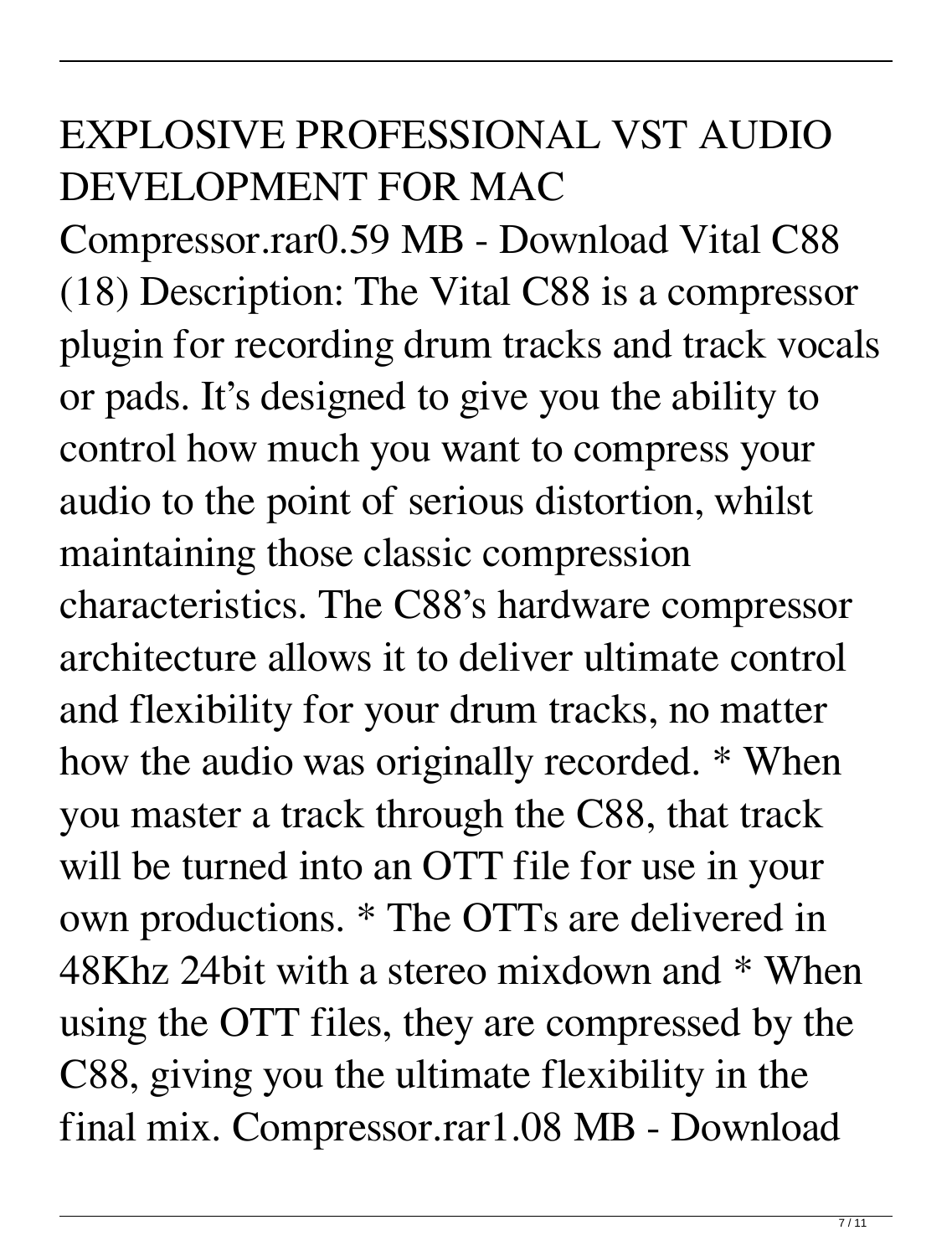C88 EXPLOSIVE PROFESSIONAL VST AUDIO DEVELOPMENT FOR MAC Compressor.rar0.59 MB - Download Vital C88 (19) Description: The Vital C88 is a compressor plugin for recording drum tracks and track vocals or pads. It's designed to give you the ability to control how much you want to compress your audio to the point of serious distortion, whilst maintaining those classic compression characteristics. The C88's hardware compressor architecture allows it to deliver ultimate control and flexibility for your

**What's New In Vital C88?**

 The Vital C88 was developed to be a new compressor plugin for crunching those drum tracks and tracking vocals and pads. With a simple interface with a analogue saturation switch for more warmth to those digital tracks. Every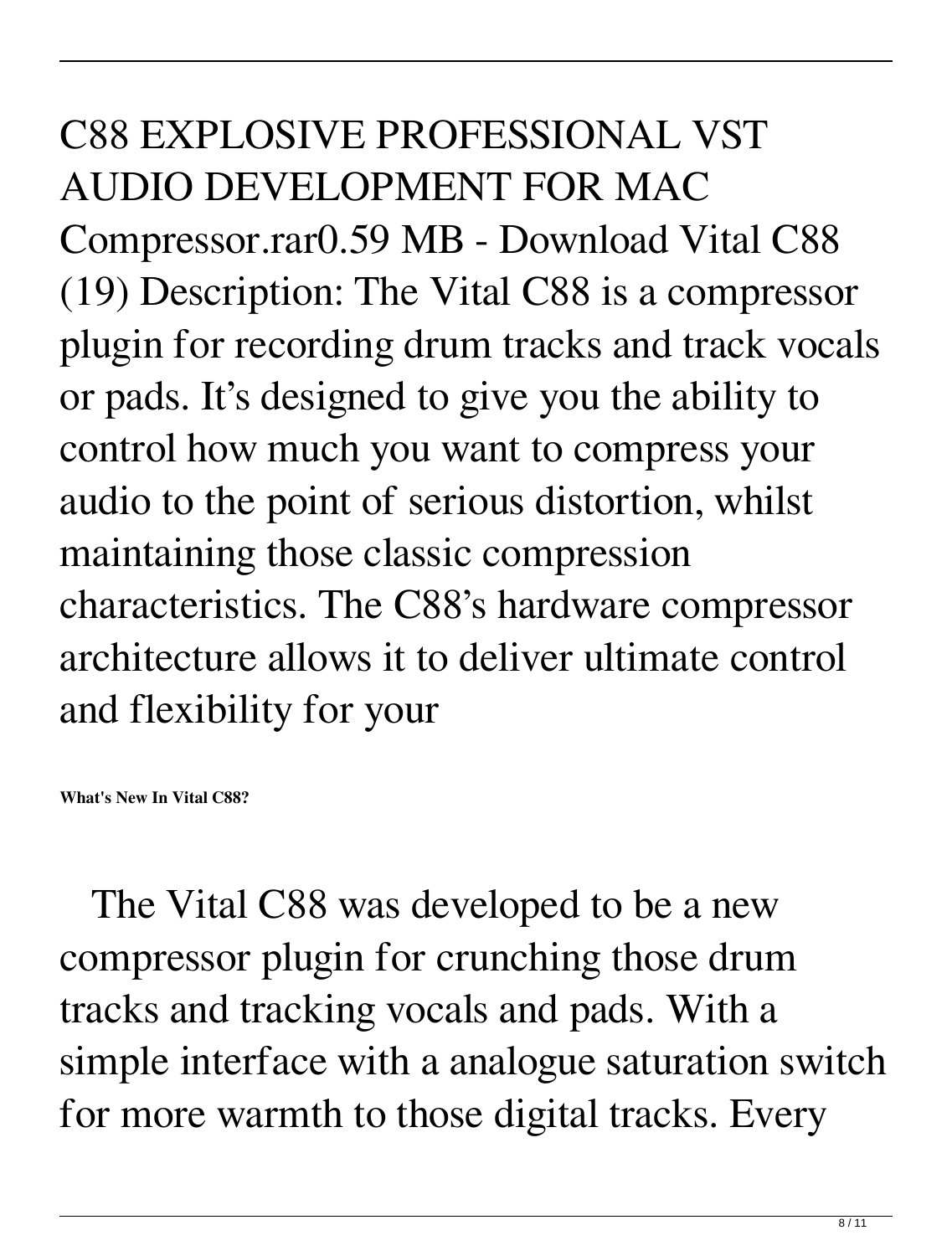## application of a compressor will sound differently, but we have tried to make one that will work with all your favourite EQs, compressors and master sections in a variety of different situations. It is very sensitive to input levels and we have designed it for a wide range of typical and extreme level variations. The 'U' curve used makes this compressor a little unique in its behaviour. The design and implementation follows the recommendations of a Swedish engineer, Karin Sällberg, who has been designing and developing compressing and limiting devices for 35 years, and who has produced the U87a. It is now available in the 'Bus Plugins' section. There are two flavours: The 'Vital C88 High' or 'Mid' version. The 'Vital C88 Low' version. In use: The input 'Reserved' is used to set the input

levels for the processing. The output 'Gain' is used for volume control when processing the patch in Normal or Mix mode. The 'Threshold'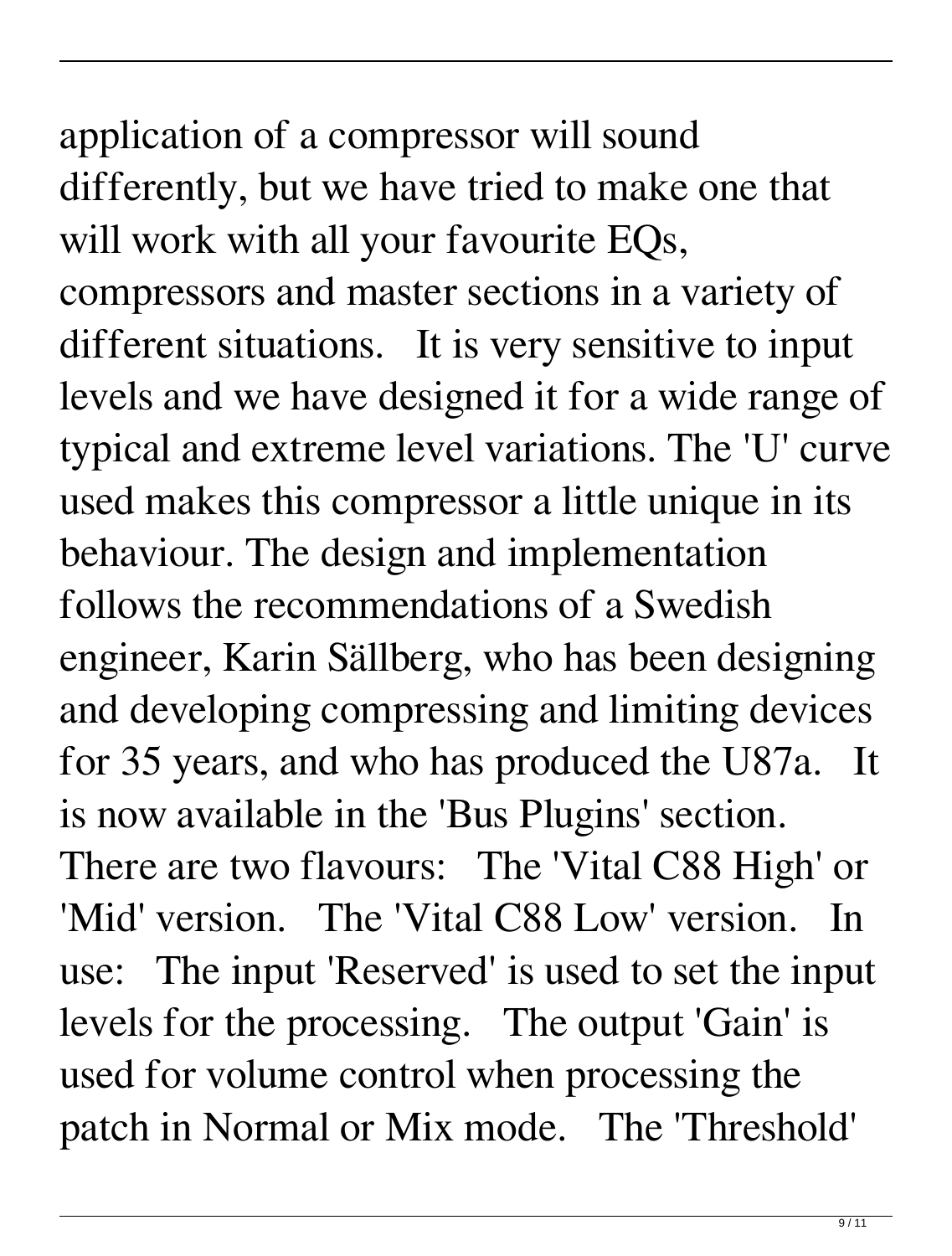is used for hard limiting and soft limiting the compressor. The 'Ratio' is used for limiting the compression. The 'Attack time' is used to compensate for the delay that a hard limiting set to the threshold will introduce. The 'Release' is used for controlling the amount of sustained compression. The 'Clip' is used for allowing the compression to reach the soft limit without clipping. The 'Modulation depth' is used for adding'sonic grunge'. The 'Vital C88' saturation switch is used to control the amount of warmth in your tracks. In Patch mode: The 'Sidechain Input 1' is used for passing the compression sidechain from another compressor or limiter. The 'Sidechain Input 2' is used for passing the saturation sidechain from another compressor. In Mix mode: The 'Main Out' is the main output